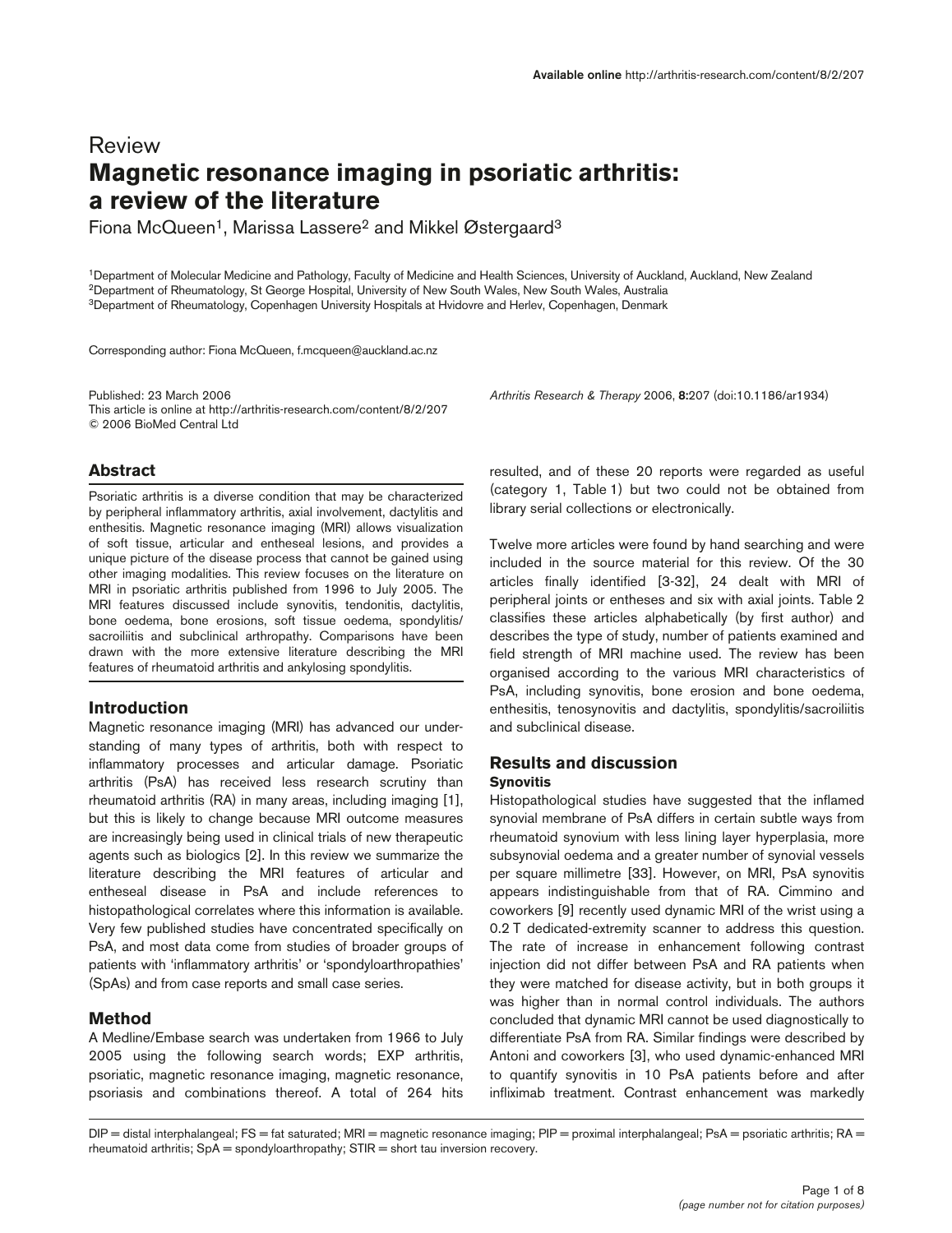#### **Table 1**

#### **Criteria used for Medline/Embase search**

| Code           | Description                                                                                | Number of articles |  |
|----------------|--------------------------------------------------------------------------------------------|--------------------|--|
| $\mathbf{1}$   | Review: in Medline/Embase and meets criteria for MRI and PsA                               | 20                 |  |
| $\overline{2}$ | Review: not in Medline/Embase but found via hand search and meets criteria for MRI and PsA | 12                 |  |
| 3              | Discard: MRI but not PsA or PsA but not MRI                                                | 115                |  |
| $\overline{4}$ | Discard: MRI and PsA but not adults                                                        | 9                  |  |
| 5              | Discard: MRI and PsA but review article only                                               | 50                 |  |
| 6              | Discard: English abstract but full text not in English                                     | 29                 |  |
| 7              | Discard: not relevant for other reason                                                     | 39                 |  |

MRI, magnetic resonance imaging; PsA, psoriatic arthritis.

reduced following anti-tumour necrosis factor-α therapy, consistent with other reports that this cytokine plays a major role in psoriatic skin and joint pathology [34].

Others have measured PsA synovitis on static magnetic resonance scans. Savnik and coworkers [28] used manual outlining of synovial membrane to quantify synovitis in their study of 84 patients with inflammatory arthritis, 18 of whom had reactive arthritis or PsA. MRI of the wrist and finger joints (metacarpophalangeal [MCP], proximal interphalangeal [PIP] and distal interphalangeal [DIP] joints) was performed using 0.2 T and 1.5 T scanners. They noted that the volume of synovial membrane was increased but did not change significantly over 1 year, contrasting with RA patients, in whom it fell in response to therapy. Jevtic and coworkers [12] (using a 2.35 T magnet) described MRI of the finger joints in a group of 13 patients with PsA, three with Reiter's syndrome and 16 with RA. Although in some PsA patients synovitis was observed to conform to a typical rheumatoid pattern, in others there was 'inflamed tissue extending far beyond the joint capsule, involving neighbouring structures such as thickened collateral ligaments and surrounding periarticular soft tissue'. McGonagle and colleagues [35] went on to describe in greater detail the MRI features of enthesitis that may be seen in association with synovitis in PsA (see below), and postulated that true PsA can be distinguished from RA with concomitant psoriasis on these grounds. Examples of PsA synovitis and associated extracapsular/soft tissue lesions are shown in Figures 1 and 2.

#### **Bone erosions and bone oedema**

Although the work conducted by Ritchlin and coworkers [36] recently focused attention on activated osteoclasts in PsA and raised the possibility that a disorder of bone remodelling may underlie this disease, evidence from MRI studies conducted thus far suggests that PsA erosions are rather similar to RA erosions [4,27]. There are differences in terms of distribution, with involvement of non-RA sites such as DIP joints and entheseal insertions [37], but the erosions

themselves consist of a break in cortical bone overlying a region of altered signal intensity with definite margins, as described in RA [38]. Also, as in RA, PsA erosions can be large and are frequently not visualized on conventional radiography [30]. The study conducted by Savnik and coworkers [28] in patients with inflammatory arthritis suggested that MRI erosions in PsA patients did not progress over time to the same extent as those in patients with early RA, raising the possibility that PsA bone disease may sometimes be less aggressive. Backhaus and colleagues [4] included 15 PsA patients in their study of MRI, ultrasound and scintigraphy of the finger joints, nine of whom were described as having MRI erosions. Some of these were 'nonenhancing' following contrast injection, suggesting that they may have contained fibrous tissue rather than inflammatory pannus and be relatively 'inactive', but a clear description of these lesions was not given.

As in RA, the histopathological correlate of MRI bone oedema has not been defined in PsA, but Bollow and coworkers [6] found some evidence of osteitis in subcortical bone in their biopsy study of sacroiliac joints in SpA patients (including two with PsA). Bone oedema has been described in PsA, reactive arthritis, ankylosing spondylitis and RA [6,27,39] and is recognized as an ill defined area in the subcortical bone with increased signal on short tau inversion recovery (STIR), T2 weighted with fat saturation (FS) and postcontrast T1 weighted with FS sequences [38]. Savnik and colleagues [27] found MRI bone oedema in PsA patients included in their cohort with early inflammatory arthritis, and observed that the total number of bones affected did not change over 1 year (compared with the RA patients, in whom it increased) [27]. They found examples of PsA bone oedema involving distal, middle and proximal phalanges of the fingers as well as carpal bones, radius and ulna, and described that in various cases it either appeared or disappeared between the baseline and 1 year magnetic resonance examinations. Bone oedema was a strong predictor of bone erosions in their RA group (as was described elsewhere [39]), but this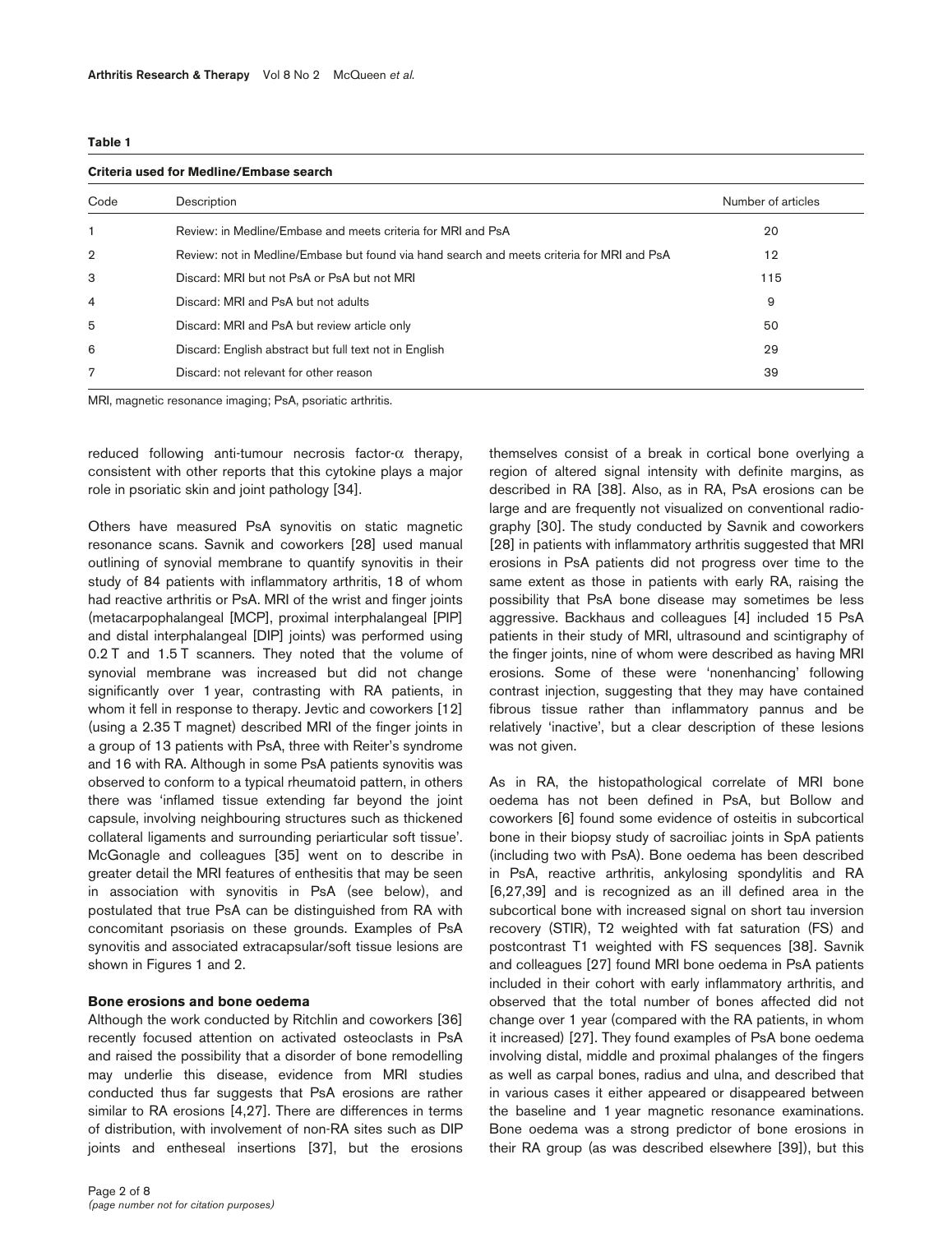### **Table 2**

#### **Source material for review: articles dealing with MRI examination of PsA**

| First author [ref.] | Year | Study type <sup>a</sup> | Description                                                                                                   | PsA patients<br>who<br>underwent<br>MRI(n) | <b>MRI</b><br>field<br>strength<br>(T) |
|---------------------|------|-------------------------|---------------------------------------------------------------------------------------------------------------|--------------------------------------------|----------------------------------------|
| Antoni [3]          | 2002 | 1                       | Open-label study of infliximab in PsA; dynamic MRI of hands or feet                                           | 10                                         | 1.5                                    |
| Backhaus [4]        | 1999 | $\overline{2}$          | Patients with inflammatory arthritis; MRI of hands                                                            | 9                                          | 0.2                                    |
| Bollow [5]          | 1995 | $\overline{2}$          | SpA patients; MRI of sacroiliac joints                                                                        | Not stated                                 | 1.5                                    |
| Bollow [6]          | 2000 | $\overline{2}$          | SpA patients; biopsies compared with MRI of sacroiliac joints                                                 | $\overline{2}$                             | 1.5                                    |
| Bongartz [7]        | 2005 | 5                       | Psoriatic onycho-pachydermo periostitis; MRI evaluation                                                       | $\mathbf{1}$                               | Not stated                             |
| Cantini [8]         | 2001 | $\overline{4}$          | Distal pitting oedema; MRI evaluation                                                                         | $\overline{7}$                             | 0.5                                    |
| Cimmino [9]         | 2005 | $\overline{4}$          | PsA and RA patients; dynamic MRI of wrists                                                                    | 15                                         | 0.2                                    |
| Giovagnoni [10]     | 1995 | $\overline{2}$          | PsA and RA patients; MRI of hands                                                                             | 28                                         | 1.0                                    |
| Godfrin [11]        | 2003 | 3                       | SpA patients with entheseal pain; MRI of entheses                                                             | 5                                          | 1.5                                    |
| Jevtic [12]         | 1995 | $\overline{2}$          | RA and SpA patients; MRI of hands                                                                             | 6                                          | 2.3                                    |
| Maillefert [13]     | 2003 | 3                       | Patients with inflammatory arthritis; MRI of hindfoot                                                         | $\mathbf{1}$                               | 1.5                                    |
| McGonagle [14]      | 1998 | $\overline{2}$          | SpA and RA patients with knee effusion; MRI evaluation                                                        | 3                                          | $0.5$ and<br>1.5                       |
| McGonagle [15]      | 2002 | $\overline{2}$          | Patients with plantar fasciitis (SpA and mechanical); MRI of entheses                                         | 4                                          | $0.5$ and<br>1.5                       |
| Melchiorre [16]     | 2003 | $\overline{2}$          | PsA and RA patients; MRI of temporomandibular joint                                                           | 11                                         | 0.5                                    |
| Muche [17]          | 2003 | $\overline{2}$          | SpA patients; MRI of sacroiliac joints                                                                        | 5                                          | 1.5                                    |
| Offidani [18]       | 1998 | 4                       | Patients with psoriasis and no joint pain; MRI of hands                                                       | 25                                         | 1.0                                    |
| Olivieri [19]       | 1996 | $\overline{2}$          | SpA patients with dactylitis; MRI of fingers                                                                  | Not stated                                 | 0.5                                    |
| Olivieri [20]       | 1997 | $\overline{2}$          | SpA patients with dactylitis of the toes; MRI of toes                                                         | 6                                          | 0.5                                    |
| Olivieri [21]       | 2002 | $\overline{2}$          | PsA patients with dactylitis of the fingers; MRI of fingers                                                   | 6                                          | 1.5                                    |
| Olivieri [22]       | 2003 | 5                       | PsA Patient with dactylitis of fingers; MRI of fingers                                                        | 1                                          | Not stated                             |
| Padula [23]         | 1998 | 5                       | Patients with dactylitis; MRI evaluation                                                                      | $\overline{2}$                             | Not stated                             |
| Padula [24]         | 1999 | 5                       | Patient with psoriasis and tenosynovitis; MRI evaluation                                                      | 1                                          | Not stated                             |
| Salvarani [25]      | 1999 | 5                       | Patients with peripheral pitting oedema; MRI evaluation                                                       | $\overline{2}$                             | Not stated                             |
| Savnik [26]         | 2001 | $\overline{2}$          | Patients with inflammatory arthritis; high field versus low field MRI<br>of wrists and fingers                | Not stated                                 | $0.2$ and<br>1.5                       |
| Savnik [27]         | 2001 | $\overline{2}$          | Patients with inflammatory arthritis (RA and SpA); MRI of wrists and fingers                                  | 8                                          | 1.5                                    |
| Savnik [28]         | 2002 | 3                       | Patients with inflammatory arthritis (RA and SpA); MRI of wrists and fingers,<br>at baseline and after 1 year | Not stated                                 | $0.2$ and<br>1.5                       |
| Taylor [29]         | 1997 | 5                       | PsA patient with enthesitis of elbow; MRI evaluation                                                          | $\mathbf{1}$                               | Not stated                             |
| Tehranzadeh [30]    | 2004 | $\overline{2}$          | Patients with inflammatory arthritis; MRI of hand evaluated for large bony lesions                            | 7                                          | 1.5                                    |
| Tuzun [31]          | 1996 | 5                       | Psoriatic spondylitis mimicking spinal brucellosis; MRI of spine                                              | 1                                          | Not stated                             |
| Williamson [32]     | 2004 | $\overline{2}$          | PsA patients with clinical features of sacroiliitis; MRI of sacroiliac joints                                 | 68                                         | 1.0                                    |

a1, Clinical trial; 2, Observational, cross-sectional; 3, Observational, longitudinal; 4, Case-control; 5, Case report. MRI, magnetic resonance imaging; PsA, psoriatic arthritis; RA, rheumatoid arthritis; SpA, spondyloarthropathy.

was not specifically demonstrated in PsA joints and further studies are needed to clarify this point.

In their series comparing MRI of the hand in 28 PsA and 18 RA patients, Giovagnoni and coworkers [10] also noted signal change in subchondral bone (bone oedema) in 43% of their patients associated with pronounced periarticular oedema of the soft tissues, spreading to the subcutis, and felt this might constitute a 'psoriatic pattern' on MRI. Jevtic and colleagues [12] described extensive MRI bone oedema involving the proximal phalanx in a patient with Reiter's syndrome (which is of interest because the radiographic features of this condition are said to be identical to those of PsA [40]) and also identified inflammatory changes in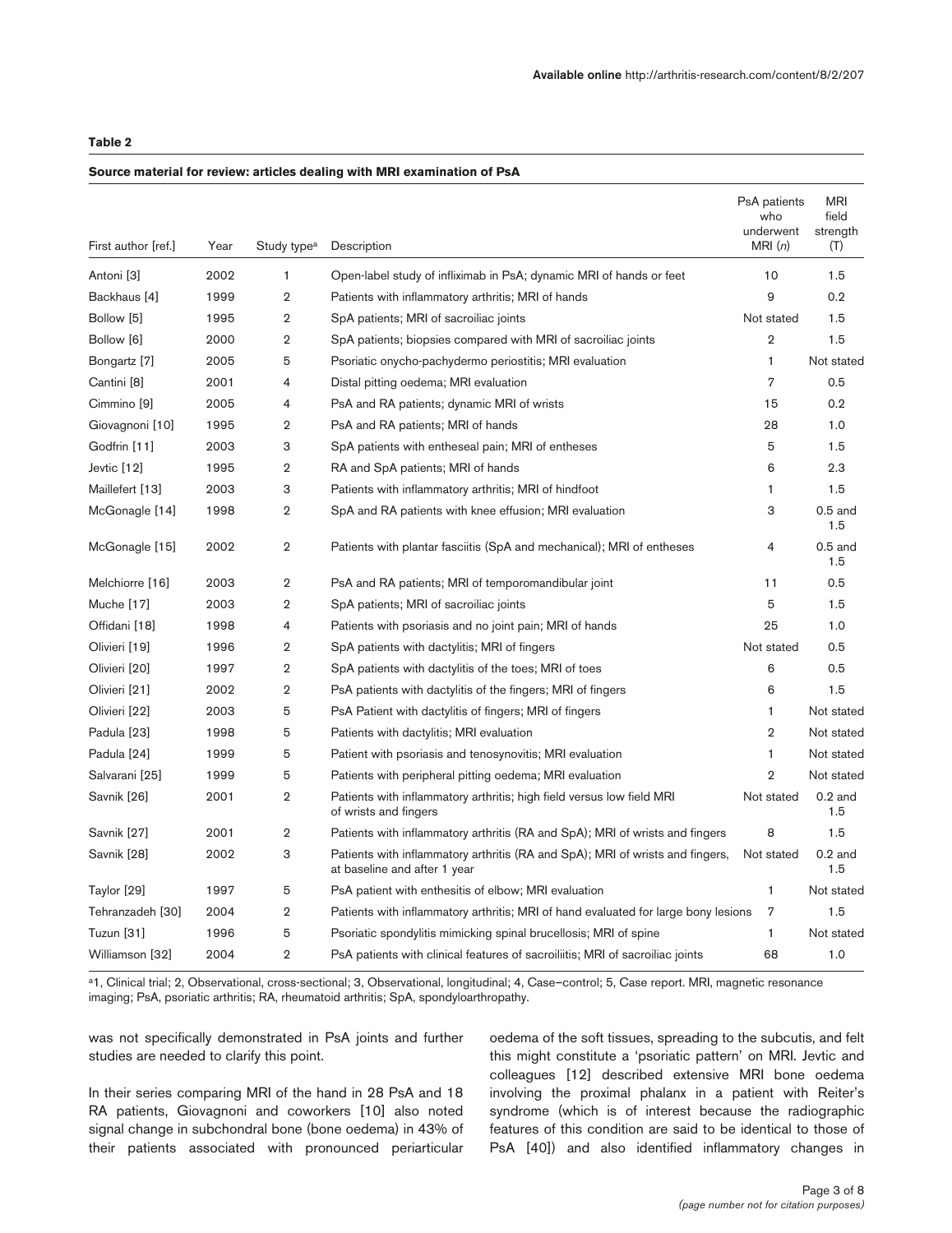

Magnetic resonance images of fingers: psoriatic arthritis. Shown are T1-weighted **(a)** precontrast and **(b)** postcontrast coronal magnetic resonance images of the fingers in a patient with psoriatic arthritis. Enhancement of the synovial membrane at the third and fourth proximal interphalangeal (PIP) and distal interphalangeal (DIP) joints is seen, indicating active synovitis (large arrows). There is joint space narrowing with bone proliferation at the third PIP joint and erosions are present at the fourth DIP joint (white circle). Extracapsular enhancement (small arrows) is seen medial to the third and fourth PIP joints, indicating probable enthesitis. Note that this particular slice does not allow optimal visualization of all of the mentioned pathologies.

overlying soft tissues. McGonagle and coworkers [14] stressed the association between MRI bone oedema and evidence of enthesitis at the knee, and this is described in more detail below. Most recently, in a case report [7], prominent MRI bone oedema was described in a patient with psoriatic onycho-pachydermo periostitis affecting the toes. Both clinical tissue swelling and MRI bone oedema resolved dramatically in response to adalimumab, suggesting an underlying tumour necrosis factor-α mediated process.

Figure 2 shows an example of bone oedema from a patient with the mutilans form of PsA. There is extensive bone oedema involving the head of the proximal phalanx and extending down the shaft of the bone. On the distal aspect of the joint a well circumscribed lesion with increased signal is likely to represent an erosion. Erosions are also apparent in Figure 1 involving PIP and DIP joints.

#### **Enthesitis**

Barozzi and coworkers [41] described the MRI features of enthesitis as being characterized by 'swelling [of the entheseal region] and deviation from the normally uniform low signal intensity of tendons and ligaments, [with] distension of adjacent bursae by fluid collection, peritendinous soft tissue swelling and inflammation of bone adjacent to the insertion'. McGonagle and colleagues [14] described these findings in their MRI study of 10 SpA patients (three of whom had PsA) with knee swelling of recent onset. They observed increased signal on T2 weighted images, characterizing 'focal extra**Figure 2**



Magnetic resonance image of index finger: psoriatic arthritis (mutilans form). Shown is a T2 weighted fat suppressed sagittal image of the index finger in a patient with PsA (mutilans form). Focal increased signal (probable erosion) is seen at the base of the middle phalanx (long thin arrow). There is synovitis at the proximal interphalangeal joint (long thick arrow) plus increased signal in the overlying soft tissues indicating oedema (short thick arrow). There is also diffuse bone oedema (short thin arrows) involving the head of the proximal phalanx and extending distally down the shaft.

capsular fluid/oedema' in entheseal portions of the patellar tendon, the iliotibial band and adjacent to the posterior capsule of the knee. Perientheseal bone marrow oedema was present in six SpA patients, including one with PsA, in whom it involved bone at the tibial plateau as well as bony attachments of the patellar tendon and posterior cruciate ligament. The same group also studied calcaneal enthesopathy in 17 early SpA patients (including four with PsA), and similar findings were described, again often including underlying bone marrow oedema [15]. However, Jevtic and coworkers [12], describing magnetic resonance features of peripheral PsA in the hands, noted that bone oedema was present adjacent to regions of enthesitis in fewer than 50% of patients, indicating that these features are not always observed together.

Godfrin and colleagues [11] described a study of SpA patients (including six with PsA) who had entheseal pain. MRI revealed typical abnormalities at entheses, all of which corresponded to hot spots on radionuclide scans. These authors noted that T2 weighted sequences appeared less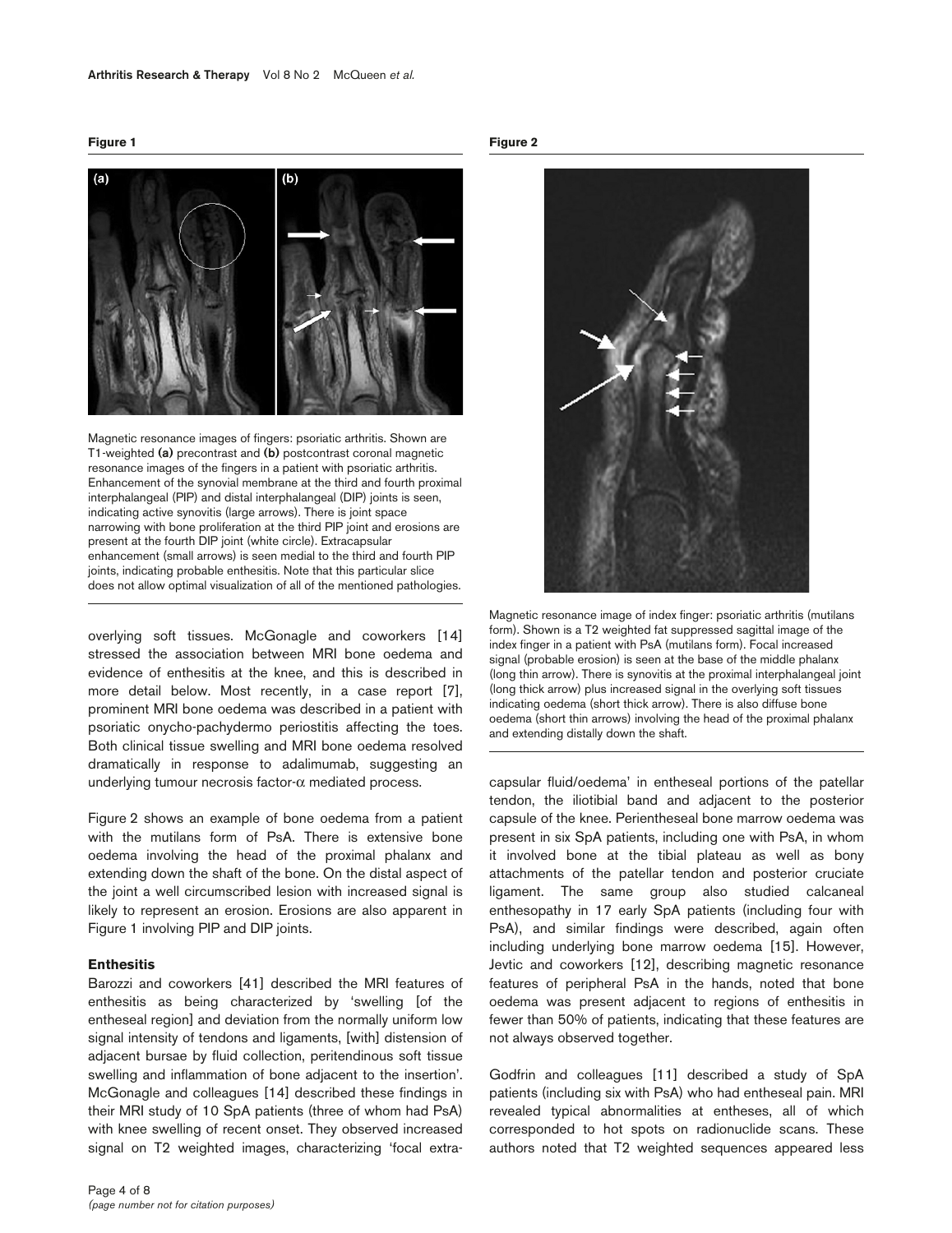

Sagittal magnetic resonance images of ankle region: psoriatic arthritis. **(a)** Short tau inversion recovery (STIR) image, showing high signal intensity at the Achilles tendon insertion (enthesitis, thick arrow) and in the synovium of the ankle joint (synovitis, long thin arrow). Bone marrow oedema is seen at the tendon insertion (short thin arrow). **(b,c)** T1 weighted images of a different section of the same patient, before (panel b) and after (panel c) intravenous contrast injection, confirm inflammation (large arrow) at the enthesis and reveal bone erosion at tendon insertion (short thin arrows).

sensitive than post-gadolinium FS T1 weighted and STIR sequences for detecting MRI enthesitis. Interestingly, one patient presenting with pelvic pain and MRI changes of enthesitis at the anteroinferior iliac spine subsequently went on to develop full-blown PsA, which is consistent with other reports that isolated entheseal pain may be a first presentation of this disease [29]. Figure 3 shows an example of enthesitis at the Achilles tendon insertion, with erosion and marrow oedema in the adjacent bone.

#### **Dactylitis, tendonitis and soft tissue oedema**

Common to all forms of SpA but not a feature of RA, dactylitis is one of the more important clinical features that define PsA and is described in about one-third of patients [37]. Olivieri and coworkers have described several series of patients with dactylitis involving the fingers and toes [19-22] and demonstrated that tenosynovitis, usually with effusion, is invariably present. Flexor tendons were more often involved than extensor tendons, and they found concomitant small joint synovitis to be relatively uncommon (ranging from 6% to 27% of cases) and not a 'sine qua non for the sausageshaped feature' [22]. Following the report of McGonagle and colleagues [14] that suggested that the primary abnormality in PsA was entheseal, this group examined six PsA patients with 11 dactylitic fingers for the presence of enthesitis [22]. Bone oedema was not observed at entheseal insertions of flexor or extensor tendons, but peritendinous soft tissue oedema contributed to digital swelling in a number of more severe cases with what has been described as a 'honeycomb' appearance of the subcutaneous tissues on T2 weighted MRI sequences [8]. Giovagnoni and coworkers [10] also described 'diffuse and pronounced periarticular soft tissue oedema that spread to the subcutis' in the hands of 86% of their PsA patients.

As with other manifestations of PsA including skin disease and arthritis, trauma has been described as a trigger for the development of dactylitis via a 'Koebner-type' phenomenon [24]. A case report described MRI evidence of extensive tenosynovitis and soft tissue oedema involving the fingers and hand, which followed a blow to the hand and eventually settled spontaneously [24]. Figure 4 shows dactylitis in a PsA patient, due to florid flexor tenosynovitis. An example of soft tissue oedema overlying synovitis at a PIP joint is shown in Figure 2.

#### **Psoriatic arthritis sacroiliitis and spondylitis**

MRI is very sensitive for early detection of sacroiliitis in SpA. Williamson and coworkers [32] showed that MRI-diagnosed sacroiliitis was present in 38% of a group of unselected PsA patients and was not necessarily associated with a clinical history of inflammatory back pain or positive sacroiliac provocation tests. The MRI changes described were consistent with the findings presented by Bollow and coworkers [5] and included bone oedema, sacroiliac erosions and the more chronic changes of periarticular fat accumulation and sclerosis. Muche and colleagues [17] conducted a detailed analysis of the MRI features of sacroiliitis in 93 SpA patients, including five with PsA (but their results were not analyzed separately). They confirmed that MRI sacroiliitis was very common in SpA, most often involving the dorsocaudal part of the joint in early disease in which subchondral bone oedema was a frequent finding. Figure 5 shows an example of MRI sacroiliitis in a patient with PsA.

There have been no MRI studies of the rest of the spine specifically in PsA, but in ankylosing spondylitis Braun and coworkers [42] determined that MRI bone oedema at vertebral margins was an indicator of disease activity and a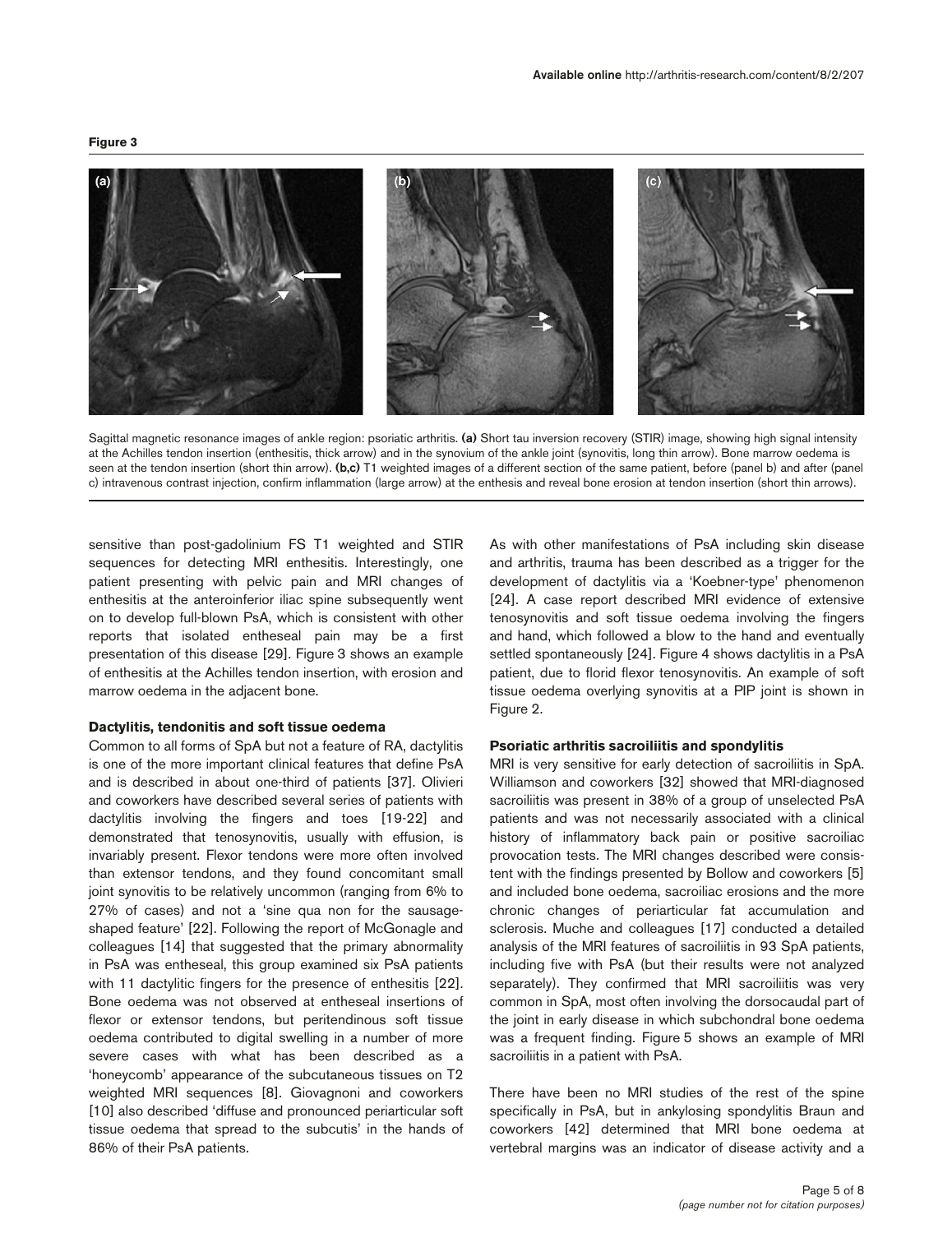

Magnetic resonance images of fingers: psoriatic arthritis with dactylitis due to flexor tenosynovitis. Shown are T1 weighted axial **(a)** precontrast and **(b)** postcontrast magnetic resonance images of the fingers from a patient with psoriatic arthritis exhibiting flexor tenosynovitis at the second finger with enhancement and thickening of the tendon sheath (large arrow). Synovitis is seen in the fourth proximal interphalangeal joint (small arrow).

predictor of response to infliximab. Radiographically, the spondylitis of PsA and reactive arthritis differs from ankylosing spondylitis in that osteophytes are chunky and asymmetrical [43], and so exploration using MRI would be of interest to determine whether there are disease specific features. Tuzun and colleagues [31] reported a case of psoriatic spondylitis presenting with back pain complicated by disc herniation. MRI findings were florid, with high signal on T2 weighted images involving large areas of the endplates of adjacent vertebral bodies with an appearance suggestive of infection (brucellosis was suspected). These changes resolved following treatment with methotrexate. Figure 6 shows a similar example with extensive bone oedema and erosion at adjacent endplates.

#### **Subclinical disease**

Offidani and coworkers [18] investigated a group of 25 patients with psoriasis, but no arthritic symptoms, for possible subclinical MRI evidence of PsA and compared the findings with those in a matched control population. MRI scans from 68% of patients were positive for signs of arthritis including joint or tendon sheath effusions, bone erosions and bone oedema. They concluded that there was a high incidence of 'subclinical arthritis' in patients with psoriasis alone, and these findings agree with those from an earlier scintigraphic study conducted in patients hospitalized with severe psoriatic skin disease [44], which described increased periarticular uptake of isotope at a number of joint regions. An earlier Mayo Clinic study [45] also noted a high incidence of PsA occurring in 39% of patients with psoriasis, and

#### **Figure 5**



Magnetic resonance images of sacroiliac joints: psoriatic arthritis. Shown are T1-weighted semi-coronal magnetic resonance images through the sacroiliac joints **(a)** before and **(b)** after intravenous contrast injection. Enhancement is seen at the right sacroiliac joint (arrow), indicating active sacroiliitis.

corroboration by the new MRI evidence may lead to estimates of the frequency of PsA being upwardly revised.

## **Conclusion**

PsA shares clinical manifestations with RA and SpA, and this also applies to its MRI features. Peripheral PsA synovitis appears similar to RA synovitis on static and dynamic MRI. Likewise, PsA bone erosions do not have disease specific MRI features, but little is known concerning how they progress over time. MRI bone oedema can involve any of the wrist or finger bones, where it may persist or be transient, but whether it is a predictor of erosions in PsA remains to be determined. With enthesitis, dactylitis and spondylitis, the MRI features of PsA depart from those of RA and conform to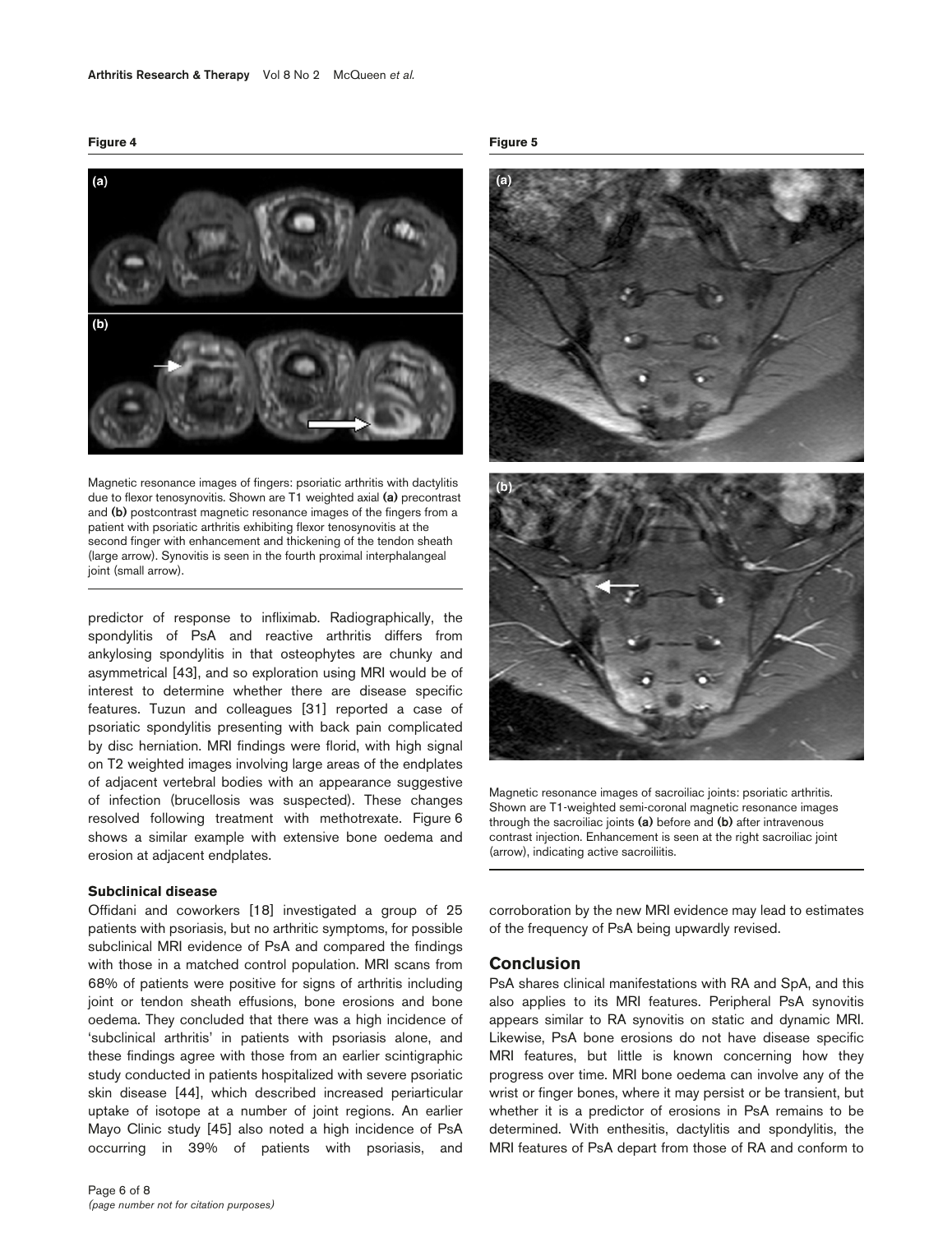

Magnetic resonance images of lumbar and lower thoracic spine: psoriatic arthritis. **(a)** T1-weighted and **(b)** short tau inversion recovery (STIR) magnetic resonance images of the lumbar and lower thoracic spine. Signs of active inflammation are seen at several levels (arrows). In particular, anterior spondylitis is seen at level L1/L2 and an inflammatory Andersson lesion at the upper vertebral endplate of L3.

the SpA group of disorders. Enthesitis has been described adjacent to peripheral and axial joints, often associated with synovitis and sometimes with bone oedema. Dactylitis has been shown on magnetic resonance scans to be due to tenosynovitis with effusion, sometimes associated with small joint synovitis. Diffuse soft tissue oedema may overlie areas of dactylitis, synovitis, or bone oedema. There are few MRI studies in axial PsA but bone oedema appears to be a sensitive sign of early sacroiliitis. Finally, MRI has revealed evidence of subclinical arthritis in a large proportion of patients with psoriasis alone, suggesting that PsA could be a much more common disorder than was previously suspected.

## **Competing interests**

The authors declare that they have no competing interests.

#### **Acknowledgements**

Dr Charlotte Wiell, Copenhagen University Hospitals at Hvidovre and Herlev, Denmark, is acknowledged for her contribution to the image collection presented (Figures 1, 3 and 4).

#### **References**

- 1. Helliwell PS, Taylor WJ: **Classification and diagnostic criteria for psoriatic arthritis.** *Ann Rheum Dis* 2005, **Suppl II:**ii3-ii7.
- 2. Ory PA, Gladman DD, Mease PJ: **Psoriatic arthritis and imaging.** *Ann Rheum Dis* 2005, **Suppl II:**ii55-ii57.
- 3. Antoni C, Dechant C, Lorenz PDH, Wendler J, Ogilvie A, Lueftl M, Kalden-Nemeth D, Kalden JR, Manger B: **Open-label study of infliximab treatment for psoriatic arthritis: clinical and magnetic resonance imaging measurements of reduction of inflammation.** *Arthritis Care Res* 2002, **47:**506-512.
- 4. Backhaus M, Kamradt T, Sandrock D, Loreck D, Fritz J, Wolf KJ, Raber H, Hamm B, Burmester GR, Bollow M: **Arthritis of the finger joints. A comprehensive approach comparing conventional radiography, scintigraphy, ultrasound and contrastenhanced MRI.** *Arthritis Rheum* 1999, **42:**1232-1234.
- 5. Bollow M, Braun J, Hamm B, Eggens U, Schilling A, Konig H, Wolf KJ: Early sacroiliitis in patients with spondyloarthropa**thy: evaluation with dynamic gadolinium-enhanced MR imaging.** *Radiology* 1995, **194:**529-536.
- 6. Bollow M, Fischer T, Reißhauer H, Backhaus M, Hamm B, Braun J: **Quantitative analyses of sacroiliac biopsies in spondyloarthropathies: T cells and macrophages predominate in early and active sacroiliitis – cellularity correlates with the degree of enhancement detected by magnetic resonance imaging.** *Ann Rheum Dis* 2000, **59:**135-140.
- 7. Bongartz T, Harle P, Friedrich S, Karrer S, Vogt T, Seitz A, Muller-Ladner U: **Successful treatment of psoriatic onycho-pachydermo periostitis (POPP) with adalimimab.** *Arthritis Rheum* 2005, **52:**280-282.
- 8. Cantini F, Salvarani C, Olivieri I, Macchioni L, Niccoli L, Padula A, Falcone C, Boiardi L, Bozza A, Barozzi L, *et al*.: **Distal extremity swelling with pitting oedema in psoriatic arthritis: a casecontrol study.** *Clin Exp Rheumatol* 2001, **19:**291-296.
- 9. Cimmino MA, Parodi M, Innocenti S, Succio G, Banderali S, Silvestri E, Garlaschi G: **Dynamic magnetic resonance imaging in psoriatic arthritis reveals imaging patterns similar to those of rheumatoid arthritis.** *Arthritis Res Ther* 2004, **7:**R725-R731.
- 10. Giovagnoni A, Grassi W, Terilli F, Blasetti P, Paci E, Ercolani P, Cervini C: **MRI of the hand in psoriatic and rheumatical arthritis.** *Eur Radiol* 1995, **5:**590-595.
- 11. Godfrin B, Laurent Z, Lamboley V, Bertrand-Latour F, Sana N, Fournie B: **Spondyloarthropathy with entheseal pain.** *Joint Bone Spine* 2004, **71:**557-562.
- 12. Jevtic V, Watt I, Rozman B, Kos-Golja M, Demsar F, Jarh O: **Distinctive radiological features of small hand joints in rheumatoid arthritis and seronegative spondarthritis demonstrated by contrast-enhanced (Gd-DTPA) magnetic resonance imaging.** *Skeletal Radiol* 1995, **24:**351-355.
- 13. Maillefert JF, Dardel P, Cherasse A, Mistrih R, Krause D, Tavernier: **Magnetic resonance imaging in the assessment of synovial inflammation of the hindfoot in patients with rheumatoid arthritis and other polyarthritis.** *Eur J Radiol* 2003, **47:**1-5.
- 14. McGonagle DS, Gibbon W, O'Connor P, Green M, Pease C, Emery P: **Characteristic magnetic resonance imaging entheseal changes of knee synovitis in spondyloarthropathy.** *Arthritis Rheum* 1998, **41:**694-700.
- 15. McGonagle D, Marzo-Ortega H, O'Connor P, Gibbon W, Pease C, Reece R, Emery P: **The role of biomechanical factors and HLA-B27 in magnetic resonance imaging-determined bone changes in plantar fascia enthesopathy.** *Arthritis Rheum* 2002, **46:**489-493.
- 16. Melchiorre D, Claderazzi A, Maddali Bongi S, Cristofani R, Bazzichi L, Eligi C, Maresca M, Ciompi ML: **A comparison of ultrasonography and magnetic resonance imaging in the evaluation of temporomandibular joint involvement in rheumatoid arthritis and psoriatic arthritis.** *Rheumatol* 2003, **42:**673-676.
- 17. Muche B, Bollow M, Francois RJ, Sieper J, Hamm B, Braun J: **Anatomic structures involved in early- and late-stage sacroiliitis in spondyloarthritis. A detailed analysis by contrastenhanced magnetic resonance imaging.** *Arthritis Rheum* 2003, **48:**1374-1384.
- 18. Offidani A, Cellini A, Valeri G, Giovagnoni A: **Subclinical joint involvement in psoriasis: magnetic resonance imaging and Xray findings.** *Acta Derm Venereol (Stockh)* 1998, **78:**463-465.
- 19. Olivieri I, Barozzi L, Favaro L, Pierro A, De Matteis M, Borghi C, Padula A, Ferri S, Pavlica P: **Dactylitis in patients with seronegative spondyloarthropathy: assessment by ultrasonography and magnetic resonance imaging.** *Arthritis Rheum* 1996, **39:** 1524-1528.
- 20. Olivieri I, Barozzi L, Pierro A, De Matteis M, Padula A, Pavlica P: **Toe dactylitis in patients with spondyloarthropathy: assess-**